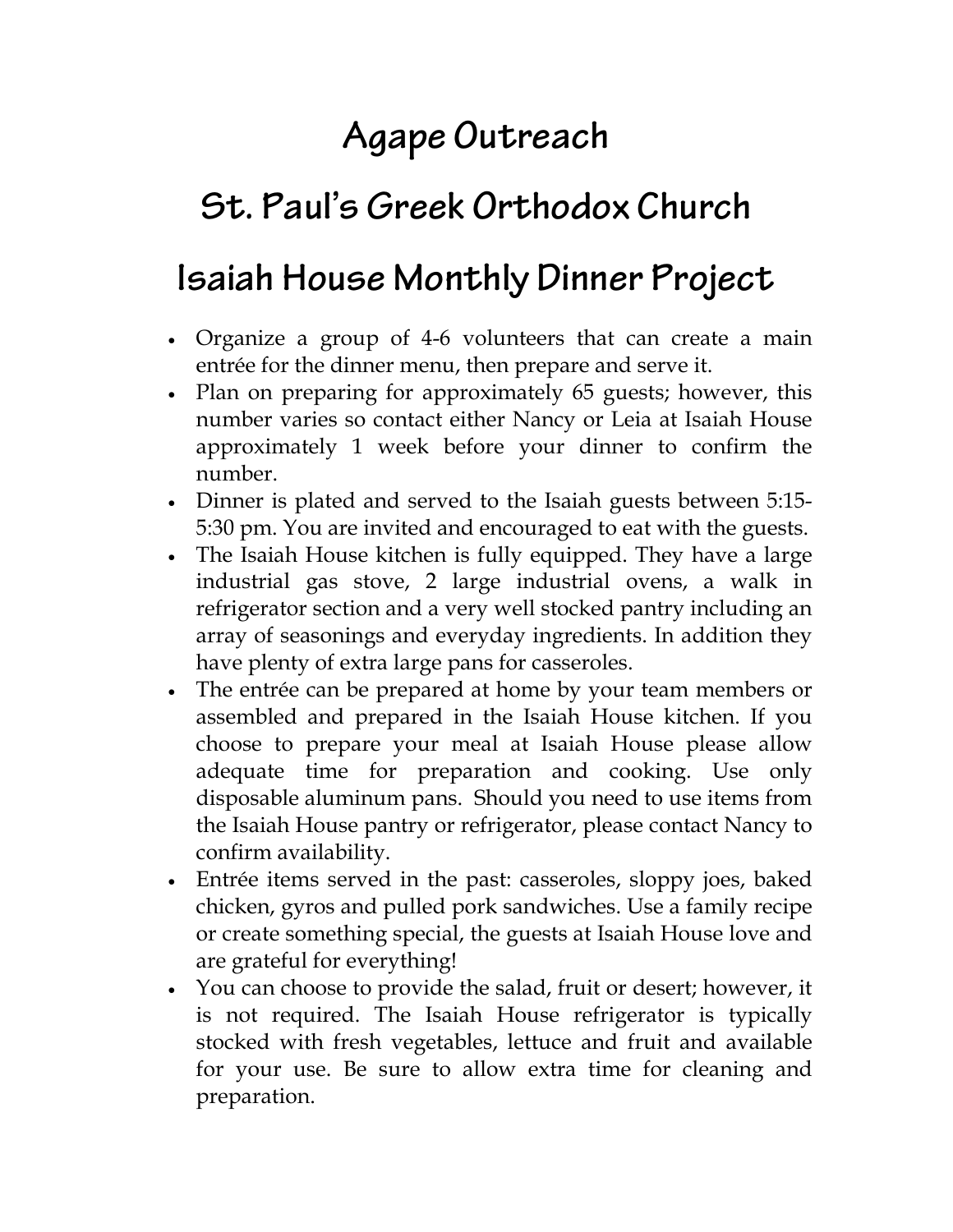- Paper products are provided.
- Beverage, typically lemonade or punch (powered form) is provided; however, you will need to assist with preparation. Isaiah House has requested no soft drinks be served.
- Please plan on cleaning up the kitchen before you leave. You should be finished between 6:30 and 7:00 PM.
- Isaiah House: 316 South Cypress Avenue, Santa Ana, CA 92701(Directions attached) Contact: Leia or Nancy (714) 835-6304

#### Agape Outreach Coordinators:

Jeri Konopisos (714) 731-4710 or (714) 267-6656 <u>jeri@theopacific.com</u>

Terry Maroutsos (949) 481-6806 or (949) 378 1719 maroutsosfamily@gmail.com

#### Address and contact information for Isaiah House

Isaiah House 316 South Cypress Ave Santa Ana, CA 92701 Contact: Leia or Nancy (714) 835-6304

### Directions:

If you are coming from South County, take the 5 Fwy, North, and exit at 4th Street. Take the ramp toward First Street and turn right onto East First Street. Turn left onto Cypress Avenue and the house will be on the west side of the street. From North County, drive South on the 55 Fwy. exciting at First Street and turn right. Turn left onto Cypress. Upon arrival, you can park in the driveway to unload. There is adequate parking on Cypress Street. Should you need additional directions please contact Isaiah House directly at (714) 835-6304.